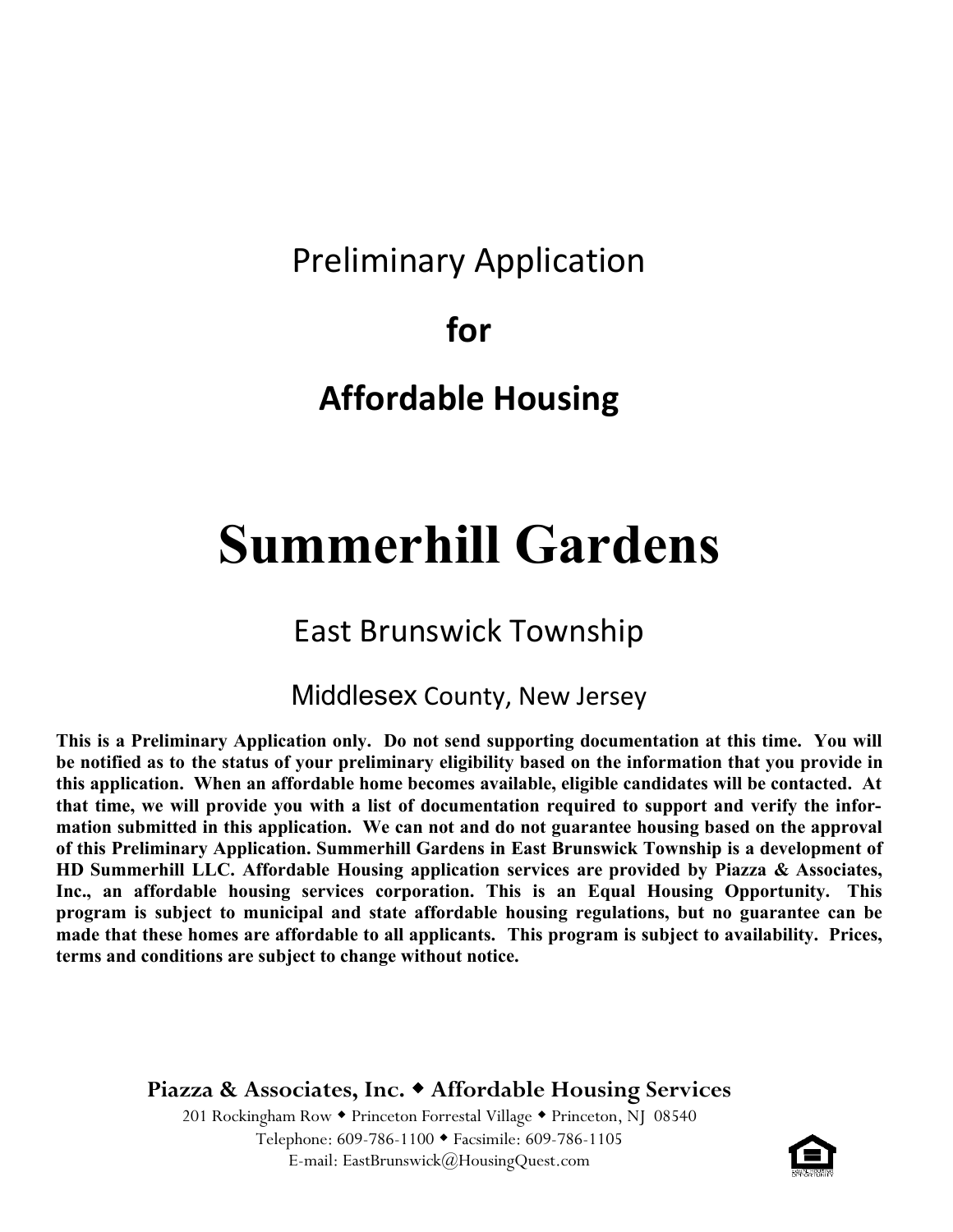### **Affordable Housing Policies and Requirements**



# **Summerhill Gardens**

### **For All Applicants The Lattrace of Lattrice East Brunswick Township, NJ**

- ❖ This is an equal housing opportunity. Federal law prohibits discrimination against any person making application to buy or rent a home with regard to race, color, national origin, religion, sex, familial status, and disability. State law prohibits discrimination on the basis of race, creed, color, national origin, ancestry, nationality, marital or domestic partnership or civil union status, sex, gender identity or expression, disability, affectional or sexual orientation, family status or source of lawful income or source of lawful rent payment. Piazza & Associates, Inc. complies with all provisions of the New Jersey Law Against Discrimination ("LAD") N.J.S.A. 10:5-1 to -49 as applicable to any real property or for any program related to real property Piazza & Associates, Inc. administers in New Jersey. Any person who believes a violation of the LAD has occurred may contact the New Jersey Division on Civil Rights at 866-405-3050 or 973-648-2700 or online at www.NJCivilRights.gov.
- ❖ This affordable housing must be the intended primary residence of the applicant. All household members who intend to reside at the affordable apartment must be listed in the Preliminary Application. If changes in household composition occur during the application process, or if there is a change of address, the applicant is required to notify Piazza & Associates, Inc. in writing, immediately.
- ❖ Applications must be truthful, complete and accurate. Any false statement makes the application null and void, and subjects the applicant to penalties imposed by law.
- ❖ Annual Income includes, but is not limited to, salary or wages, alimony, child support, social security benefits, unemployment benefits, pensions, business income, and actual or imputed earnings from assets (which include bank accounts, certificates of deposit, stocks, bonds, or other securities), and real estate.
- ❖ If you own a home in which you are currently residing and which you intend to sell prior to living in an affordable home, compute your income from this asset by taking the market value of your home, subtracting the mortgage principal, and multiplying the balance by the current "Passbook Savings Rate" published by HUD. Income from other real estate holdings is determined by the actual income you receive from the asset (less expenses, but not less your mortgage principal payment). If you have no outstanding mortgage debt, the value of your home will be subject to a maximum appraised value limit, which, when exceeded, may disqualify you from this affordable housing program.
- ❖ Specific documentation to verify income and assets will be required at a later date, during the final portion of the application process, during which no changes will be allowed.
- ❖ The rental rates are established and governed by State and / or municipal regulations. We can not and do not guarantee that any apartment for rent will be affordable to YOU or YOUR household. The maximum income for the very low rents will be determined by the minimum of the low income rents.
- ❖ The owners and managers of affordable apartments will set forth additional requirements, including, but not limited to an application fee, a lease agreement, security deposit, minimum credit standards and criminal background check. Once leased, rents will NOT be adjusted to accommodate fluctuations in household income. Rental rate increases may occur annually, but are subject to limitations.
- $\clubsuit$  If you need assistance completing this application, please contact us at 609-786-1100. DO NOT SEND SUPPORTING DOCUMENTATION WITH THIS APPLICATION.
- ❖ Please mail your application to the address, below, or fax it to us at 609-786-1105

#### **Piazza & Associates, Inc.**  $\overline{\phantom{a}}$

201 Rockingham Row – Princeton, NJ 08540